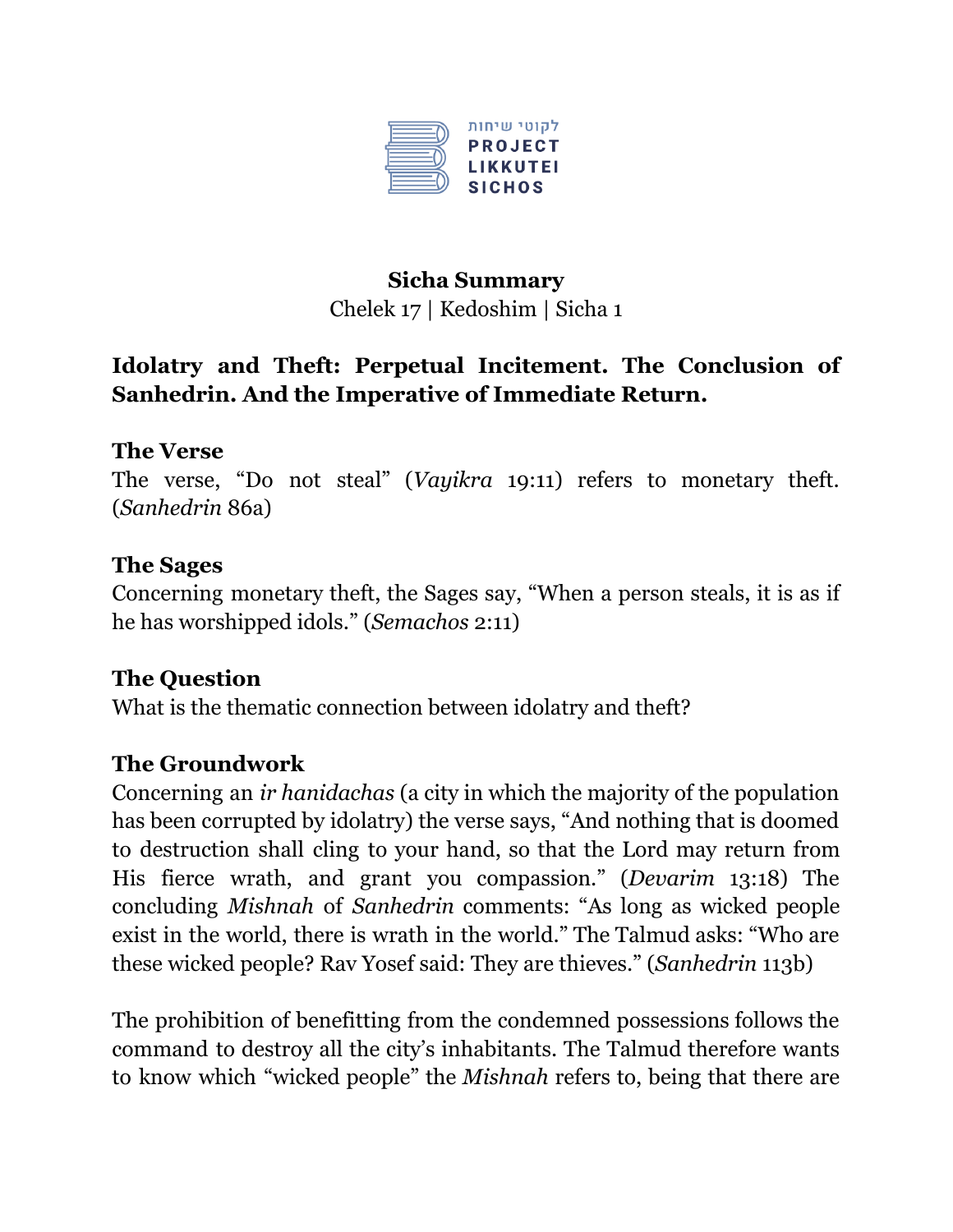no longer idolaters in this world. Rav Yosef answers: It is the thieves who steal the prohibited possessions of the city.

Seemingly, the sin in this scenario is taking an item whose use is prohibited, not simple theft. Why does Rav Yosef use the word "thieves," when the sin he refers to is more specific and severe than simple theft?

## **The** *Mishnah* **and the** *Beraisa*

To understand this, we need to investigate a nuance in a *Beraisa* which expands on this *Mishnah*. The *Beraisa* says: "When a wicked person comes into the world, wrath comes into the world…." (*Sanhedrin* 113b) The word for wrath used in the *Mishnah* is "*charon af*," a stronger, more emphatic form of anger. The *Beraisa*, however, uses the less severe "*charon*." Why?

### **The Explanation**

The *Mishnah* is speaking about idolatry; therefore, it uses the harsher form, "*charon af*." The *Beraisa* refers to all sins; therefore it uses the more basic term, "*charon*."

The thread of the *Mishnah* and the *Beraisa* is as follows: By using the words, "as long as **the wicked** exist…," the *Mishnah* makes clear that it refers not just to the presence of idolatry in the world, but to individuals who commit some sin related to idolatry. This, Rav Yosef says, is the theft of prohibited items from the idolatrous town. Theft is unique in that it is a perpetual sin. It is renewed every moment that the thief does not return the object or repay its value. The anger caused by the theft of an idolatrous object, therefore, is continuous.

The *Beraisa* adds that the same is true for lesser sins as well. The obligation to repent applies to the individual immediately after any sin. As long as a person chooses not to repent, he transgresses the positive command to repent. Therefore, "When a wicked person comes into the world, wrath comes into the world." The wrath remains as long as the "sinner" does not repent.